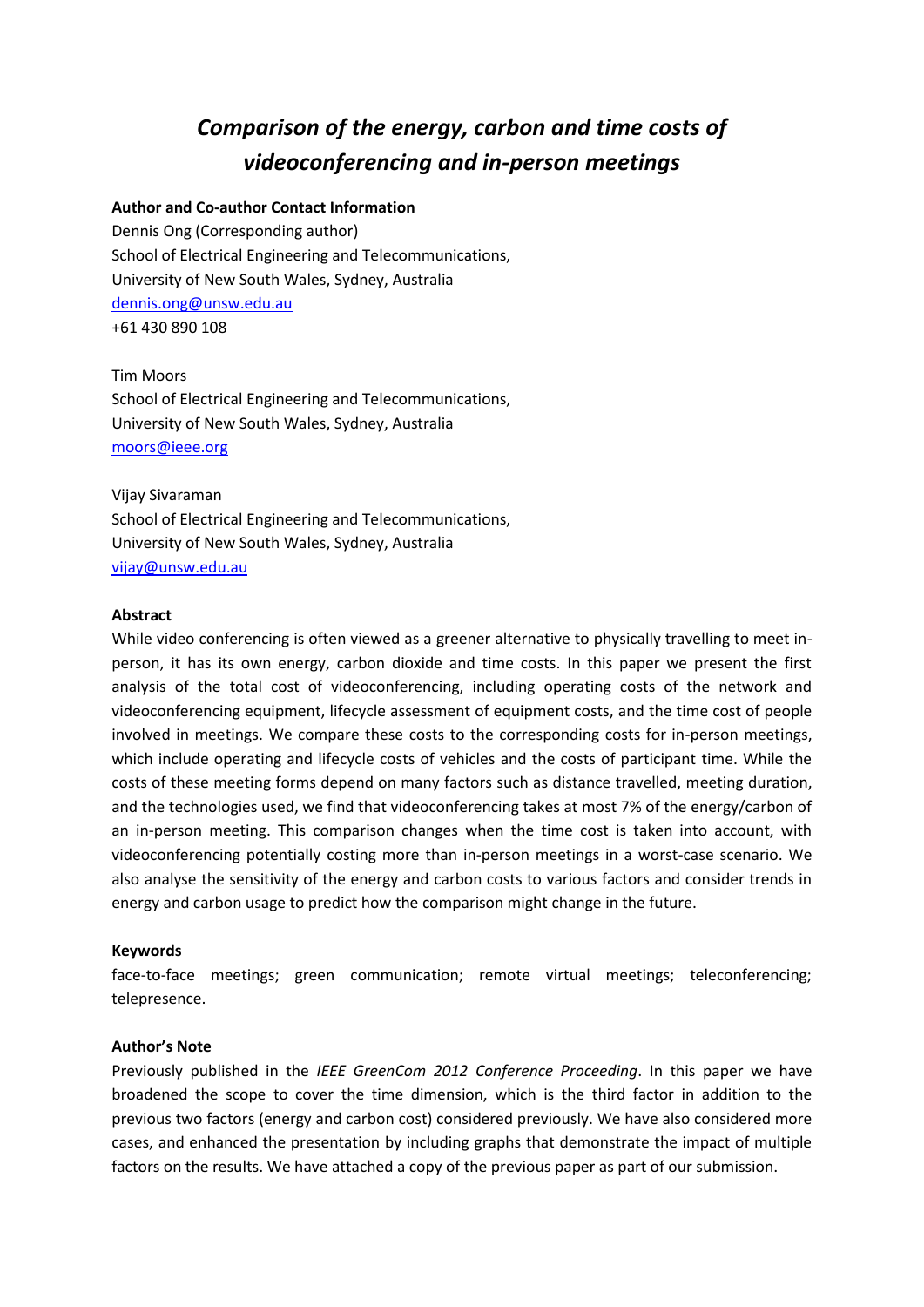## **1 Introduction**

Information and communication technology (ICT) is often seen as an attractive mechanism for reducing our environmental impact. In particular, ICT substitutes physical processes with virtual ones, thus providing a greener alternative to conventional activities. A good example is the increasing use of videoconferencing, which replaces physical travel with transferring information across a network. However, videoconferencing is not entirely green with zero environmental impact. The many devices involved in the capture, processing and transmission of information in a videoconference consume electricity, and the generation of electricity has a considerable carbon footprint. Significant environmental impact also arises from the lifecycle of these devices, including their production, deployment and disposal stages. Depending on the magnitude of these effects, the actual carbon savings of videoconferencing over in-person meetings might be reduced or even negated. Furthermore, meetings impose a time cost on participants, and while videoconferencing may save on travel time, videoconferences can take longer than in-person meetings in order to achieve the same outcome, so the overall time cost of the different ways of meeting is also uncertain.

This paper presents a comprehensive study to evaluate the actual energy, carbon and time savings of videoconferencing solutions over in-person meetings. The scope of our study includes the operating and lifecycle (embodied) energy cost of the end terminals, videoconferencing equipment, and network infrastructure. In addition, we also factor in the time overhead caused by the lower efficacy of video communication in completing tasks. These are then compared with the costs of the common modes of transportation taken by participants to attend meetings, such as the direct fuel consumption and the lifecycle energy cost of vehicles, corresponding transport infrastructure and travellers' time cost. We also evaluate how varying travel distance and meeting duration affect the overall carbon savings brought about by videoconferencing.

While claims that videoconferencing has lower carbon, energy and time costs than in-person meeting are often asserted and may seem "obvious" to many people, there is scant literature that tests these claims. To the best of our knowledge, our work is the first to provide a holistic estimate of the energy and carbon cost of a videoconference that includes both the direct and embodied energy of all devices involved in videoconferencing. While the results of our work are not particularly surprising, their value is in the fact that they provide evidence to confirm widely held opinions. This paper extends our previous work [\[1\]](#page-13-0) in this area by also considering the time costs of the different meeting modes.

Our work focuses on substituting videoconferencing for travel for in-person meetings. That is only one use of videoconferencing, and videoconferencing is also widely used as a substitute for audioonly technology such as teleconference and phone calls. However, to limit the scope of this paper, we will not further consider the costs of audio-only meetings, and instead compare videoconferencing with in-person meetings.

This paper starts by reviewing literature that has examined the carbon costs of videoconferences and in-person meetings (Section 2). Because the carbon costs of running videoconferencing equipment arise from electricity consumption, and electricity generation systems (and so corresponding carbon costs) vary radically by geographical location, most of this paper (Sections 3-4) expresses running costs in terms of energy, and we translate these to carbon costs in Section 6. Considering energy as the unit for operating costs has the added benefit of facilitating comparison to other lifecycle costs (e.g. manufacture and disposal) which are typically expressed in terms of energy rather than carbon emission, enabling a total lifecycle comparison of the energy costs of videoconferencing versus in-person meetings. In Section 3 we consider the costs of videoconferencing, covering network operating costs (3.1), videoconferencing terminal operating costs (3.2) and lifecycle assessment of network and terminal equipment (3.3). We then consider the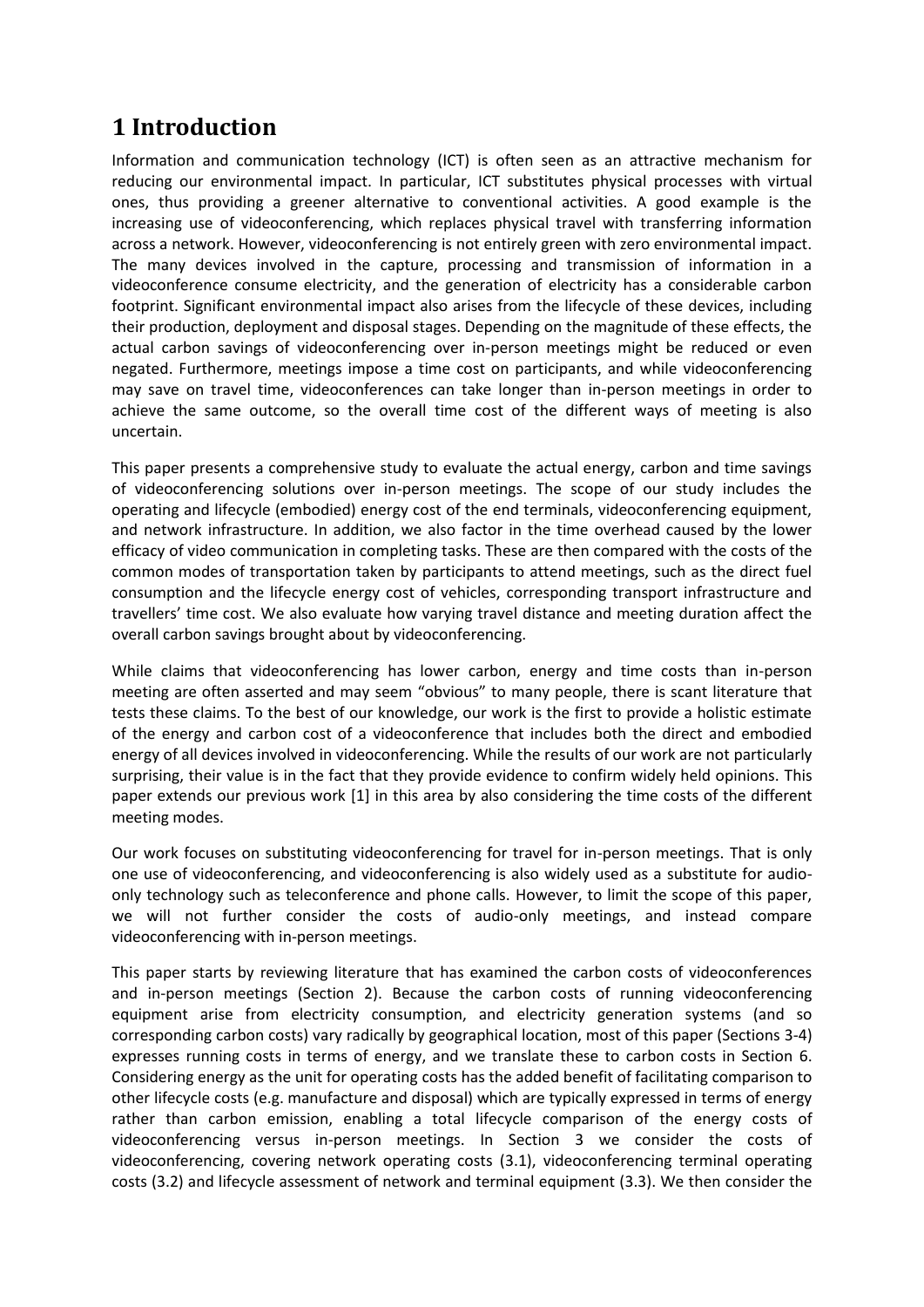transportation costs of in-person meetings in Section 4, and time costs for both meeting modes in Section 5. Total costs of video conferencing and in-person meetings are calculated in Section 6. In Section 7 we extrapolate trends in energy/carbon usage to predict how these costs may change in the future, and offer conclusions in Section 8.

## **2 Literature review**

Although video conferencing has been commonly advertised as a greener alternative to in-person meetings, surprisingly little research has been done in quantifying the actual energy savings and greenhouse gas reductions brought about by video conferences. In this section we review the few papers that have directly considered the carbon costs for videoconferencing, while in subsequent sections we refer to many other papers (e.g. [\[2,](#page-13-1) [3\]](#page-13-2)) that provide data about energy and carbon costs of components of the complete meeting ecosystems.

Baliga et al. [\[4\]](#page-13-3) studied the carbon savings provided by telecommuting as a function of the percentage of reduction in car and air travel. Their work focused on the energy consumed by the network infrastructure, in particular the carbon contribution for different access networks. However, they did not study the energy and carbon contribution of end systems such as videoconferencing equipment and LANs, and also omitted the lifecycle cost of the devices involved. Their calculations show that telecommuting and teleconferencing do substantially reduce carbon emissions; e.g., a mere 5% reduction in car travel will save between 50 to 160 kgCO<sub>2</sub>e (kilograms of carbon dioxide equivalent) per household (equivalent to 1% of the average household carbon emission), depending on the quality of the video call and the type of access network.

Guldbrandsson and Malmodin [\[5\]](#page-13-4) studied the life-cycle  $CO<sub>2</sub>$  savings of three different videoconferencing configurations for a meeting between Stockholm and Dallas. The total active duration of the video conferencing systems is assumed to be 960 hours p.a. and 48 plane trips are assumed to be eliminated per year. For this specific case, they found that using the videoconferencing systems saved roughly 215 tonCO<sub>2</sub>e/year, which is about 170 times the annual carbon emission of a videoconferencing system.

Another study by Quack and Oley [\[6\]](#page-13-5) found that substituting meetings by videoconferences reduces carbon emissions by up to 90%. They also presented the tradeoffs between distance and the energy cost – longer travel distances leads to increased carbon savings. However, they did not present details of their derivation and intermediate values in terms of the energy and carbon emission for both meeting solutions. This makes it hard to scale their results to estimate the environmental impact for varying meeting dimensions (distance, duration, configuration of end terminals, number of participants and endpoints).

## **3 Videoconferencing energy cost**

In this section we assess the energy costs of videoconferencing by examining the contribution of the operating expenses (opex) of the network (Section 3.1) and videoconference terminals (Section 3.2), as well as the lifecycle costs of network and videoconference equipment (Section 3.3).

### *3.1 Network operating expenses*

Network opex cover the use-phase energy cost of the network infrastructure including all transmission and switching equipment in the Internet. For our purposes, the Internet does not include networking equipment at end sites (e.g. home routers) but includes ISP equipment. We will separately consider networking equipment at end sites because it can be measured using techniques similar to those used to measure the power requirements for other devices at end sites, which will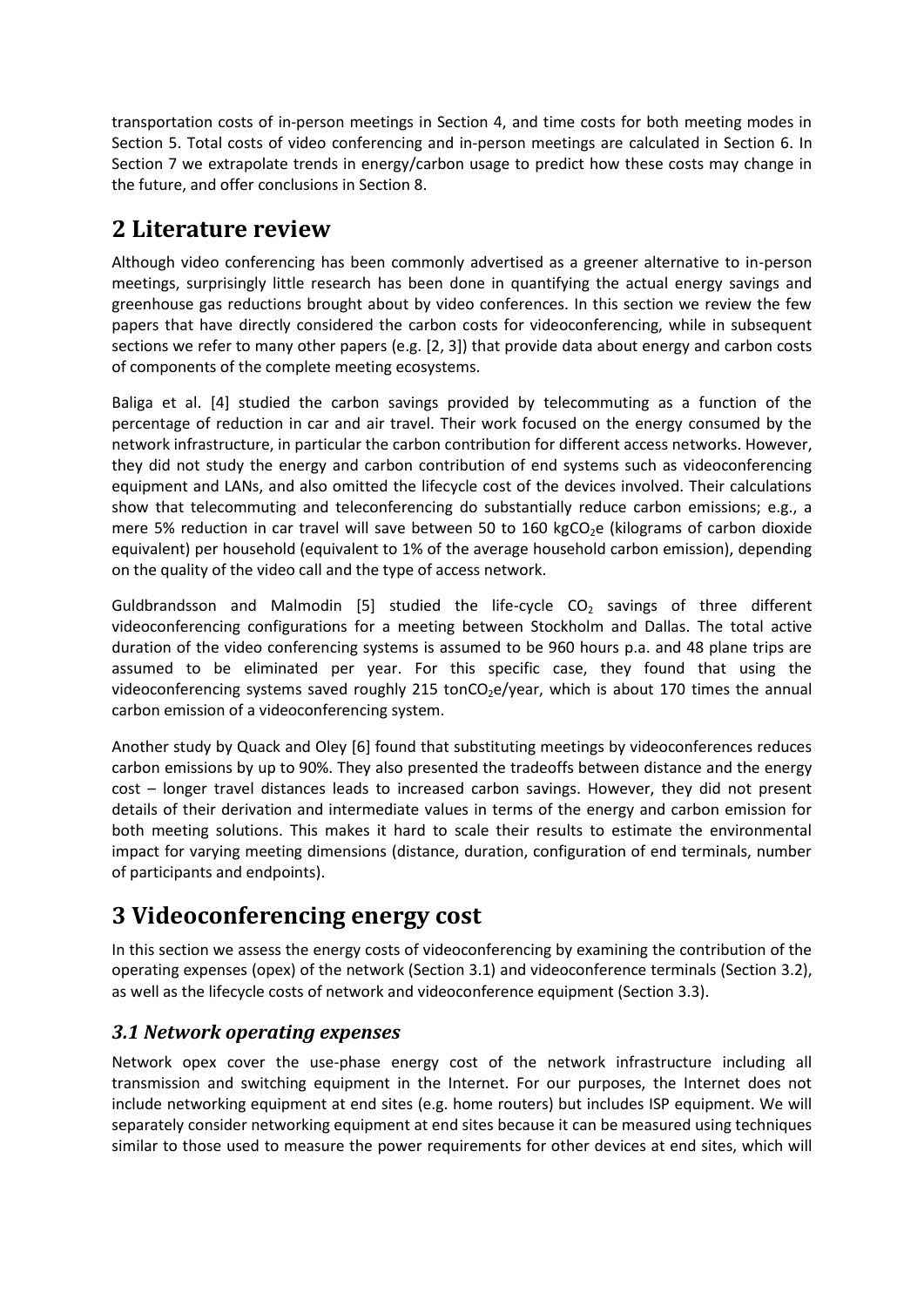be addressed in Section 3.2. A common measure for the network opex is the energy intensity of data transfer, which is the energy cost per gigabyte of data transmission (kWh/GB) [\[2\]](#page-13-1).

The total active power of the Internet is estimated to be between 43 GW to 72 GW [\[7\]](#page-13-6). Also, the global Internet traffic was estimated to be 500 PB per day in 2010 [\[8\]](#page-14-0). This is consistent with the value extrapolated from the Minnesota Internet Traffic Studies [\[9\]](#page-14-1), assuming the growth rate of the Internet data flow is 50% in 2009 [\[2\]](#page-13-1). Therefore, the Internet energy intensity is calculated by dividing the operating power of the Internet (Watts) by the Internet data flow (bits per second), as in [\[2\]](#page-13-1). The end result is an estimate of the average operating energy intensity of the Internet of between 2.17 kWh/GB and 3.61 kWh/GB in 2010. Videoconference data rates vary widely (as discussed further in Section 6), but typically range between 100 kb/s to 10 Mb/s (or equivalently 0.045 GB/h to 4.5 GB/h), which at around 3 kWh/GB equals 135 W to 13.5 kW to carry video traffic across the Internet.

As a sanity check, we compare our obtained values of the Internet energy intensity to the values estimated in [\[2\]](#page-13-1). The analysis of Internet advertising in [\[2\]](#page-13-1) presented 3 separate estimates of the energy intensity: 24.9, 16.3 and 9.4 kWh/GB. They also found that the Internet energy intensity fell 10-fold in 6 years. Assuming this trend continues, the estimates of energy intensity would be 3.7, 2.4 and 1.4 kWh/GB in year 2010, which are consistent with our range of estimates.

### *3.2 Videoconference terminal operating expenses*

Videoconference devices lie at the outer edge of the network, which include the home or office LAN devices (modems, switches and Wi-Fi access points), computers, displays, projectors and videoconferencing specific equipment and peripherals such as CODECs, microphones, sound systems and cameras. Unlike network equipment, the energy consumed by these devices correlates to their operating time rather than data volume [\[3\]](#page-13-2). So, we estimate the power consumption of these devices, representing the energy consumption per hour of use. Also, in our power consumption estimations we assume dedicated use of the devices for the duration of the videoconference. If a user performs some other task such as web browsing while videoconferencing, the power consumption attributed to the videoconference will be reduced. However, user activity varies and can be hard to predict, so we consider power consumption for dedicated use scenarios as conservative estimates.

Current videoconference systems vary widely in terms of their configuration. PC-based videoconferences only require a microphone, speaker, camera, display and a PC. On the other hand, top of the range telepresence systems such as the Cisco TelePresence System 3000 [\[10\]](#page-14-2) include multiple large displays that can optionally be replaced by projectors, multiple high definition (HD) cameras and a sound system for spatial audio-video, a dedicated CODEC and custom lighting arrays. Therefore, we estimate the power consumption per device separately for a range of devices to enable calculation of the energy consumption of different setups.

**Personal Computers (PC)**: Software-based videoconferencing systems rely on the processing power of a general PC to perform the functions of a CODEC. We estimate the power consumption of current laptop and desktop computers to be 40 W and 150 W respectively [\[7\]](#page-13-6).

**Display Devices**: We consider three display technologies which are commonly used in current PC videoconferencing solutions – plasma display panels, light emitting diode backlit liquid crystal displays (LED-LCDs) and projectors. The active-mode power consumption of plasma and LCD displays generally correlates with their screen area, with additional overhead attributed to non-display components [\[11\]](#page-14-3), given by:

 $P_{TV(on)} = AP_{screen} + P_{base}$  (1)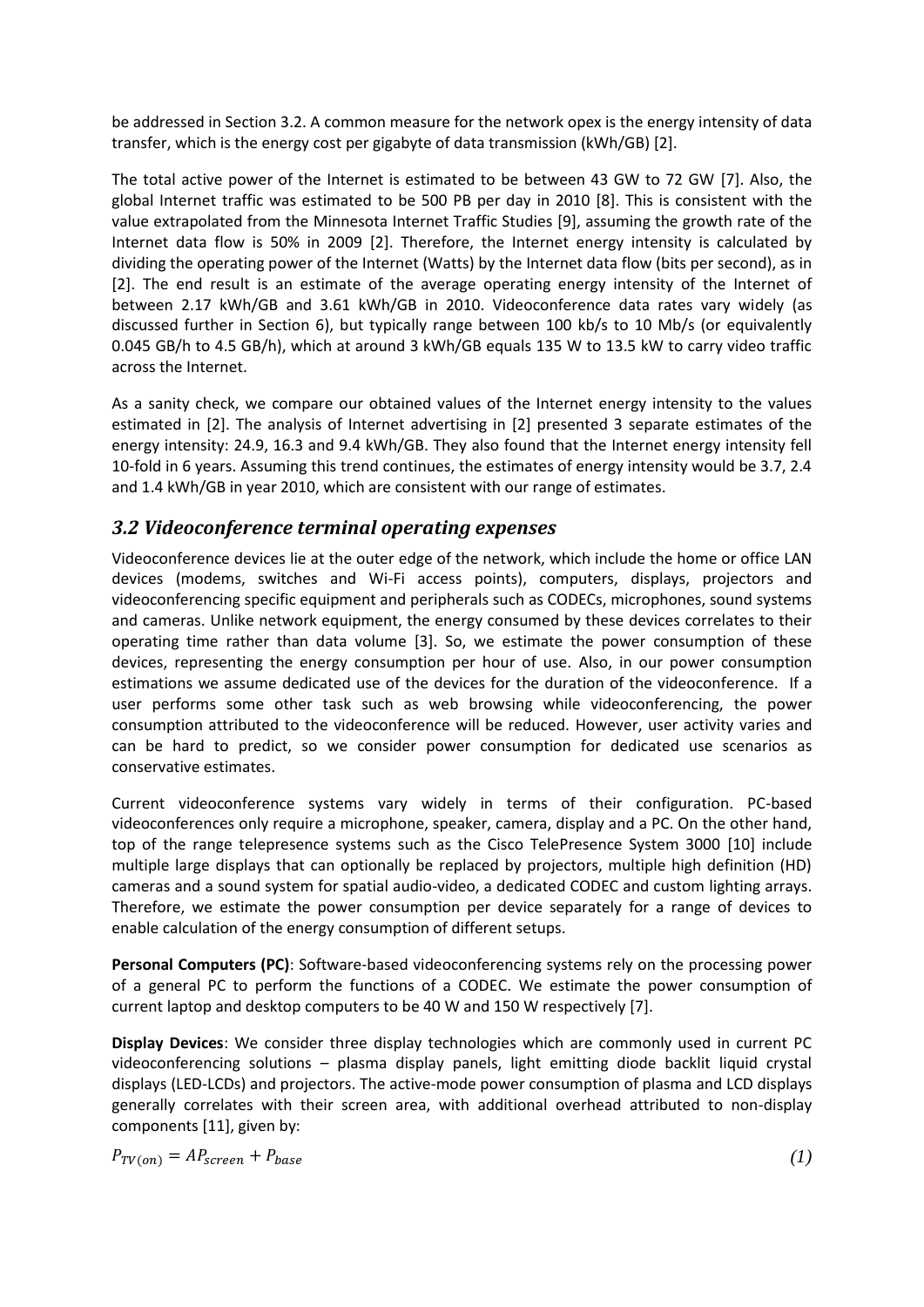where A represents the screen area,  $P_{screen}$  and  $P_{base}$  represents the operational power consumption of the screen and non-display components respectively.

Because videoconferencing systems can differ markedly in screen size, we consider screen area in our power estimation. The average value of  $P_{Basic}$  is 20 W [\[12\]](#page-14-4). We also estimate  $P_{Screen}$  to be 203 W/m<sup>2</sup> for plasma and 172 W/m<sup>2</sup> for LED-LCD, based on data for the average on-mode power and the average screen area of TV displays in 2010 [\[12\]](#page-14-4).

Projectors are used as a display device in some videoconferencing systems (e.g., the Cisco TelePresence System 3000 provides an optional projector [\[10\]](#page-14-2)). We estimate a projector to consume 135 W based on measurements in [\[13\]](#page-14-5).

**CODECs**: Some videoconferencing solutions use dedicated hardware for encoding and decoding video, rather than a general purpose PC. Constable [\[13\]](#page-14-5) performed controlled experiments to measure the actual power consumption of multiple videoconferencing CODECs. He found that newer CODECs generally consume more power (due to their increased versatility), which is contrary to the trend of modern IT equipment where newer equipment consumes less power despite having more computing power [\[13\]](#page-14-5). Also, CODEC power consumption tends to be independent of the data rate of the call [\[13\]](#page-14-5).

In order to obtain the upper and lower bound on the power consumption of CODECs, we present separate estimates for high-end and entry level CODECs. For high-end CODECs, we estimate a power consumption of 80 W, representing the average power consumption among top-of-the-range CODECs from the main manufacturers (Polycom HDX 9000, LifeSize Room 220 and TANDBERG C90) [\[13\]](#page-14-5). Likewise, average active power consumption for entry-level CODECs (LifeSize PassPort and TANDBERG C20) tested in [\[13\]](#page-14-5) is 26 W.

**Videoconferencing Peripherals**: Although the power consumption of peripherals is relatively low, we include them here for completeness. We estimate that cameras consume 9.5 W [\[13\]](#page-14-5), while sound systems take 4.1 W [\[14\]](#page-14-6). We also estimate a power consumption of 2.5 W for a microphone, based on the operating power of a studio quality microphone [\[15\]](#page-14-7).

**Home/Office Network**: Here we consider the power consumed by the devices at the edge of the network, including modems, switches and Wi-Fi access points. While we would expect the power profile of such equipment to vary depending on the number of connections, currently deployed network devices actually draw about the same power when idle as they do when transmitting large amounts of data at high rates [\[16\]](#page-14-8). Therefore we use 20 W as a conservative indication of the LAN's power consumption [\[7\]](#page-13-6), regardless of the number of active connections. If more sophisticated networking devices that are capable of scaling power according to bandwidth usage or number of connections were deployed in the future, videoconferencing traffic's share of the home or office network will then have to be analysed.

The left column of Table I summarizes the power consumption of different devices involved in videoconferencing.

### *3.3 Lifecycle Analysis (LCA) of network and video-conferencing terminal equipment*

The operating energy is only part of the total energy cost. A holistic estimate should consider the entire lifecycle emissions of videoconferencing solutions, including the manufacture, deployment, operation and disposal phases. In this section, we estimate the embodied energy cost involved in videoconferencing.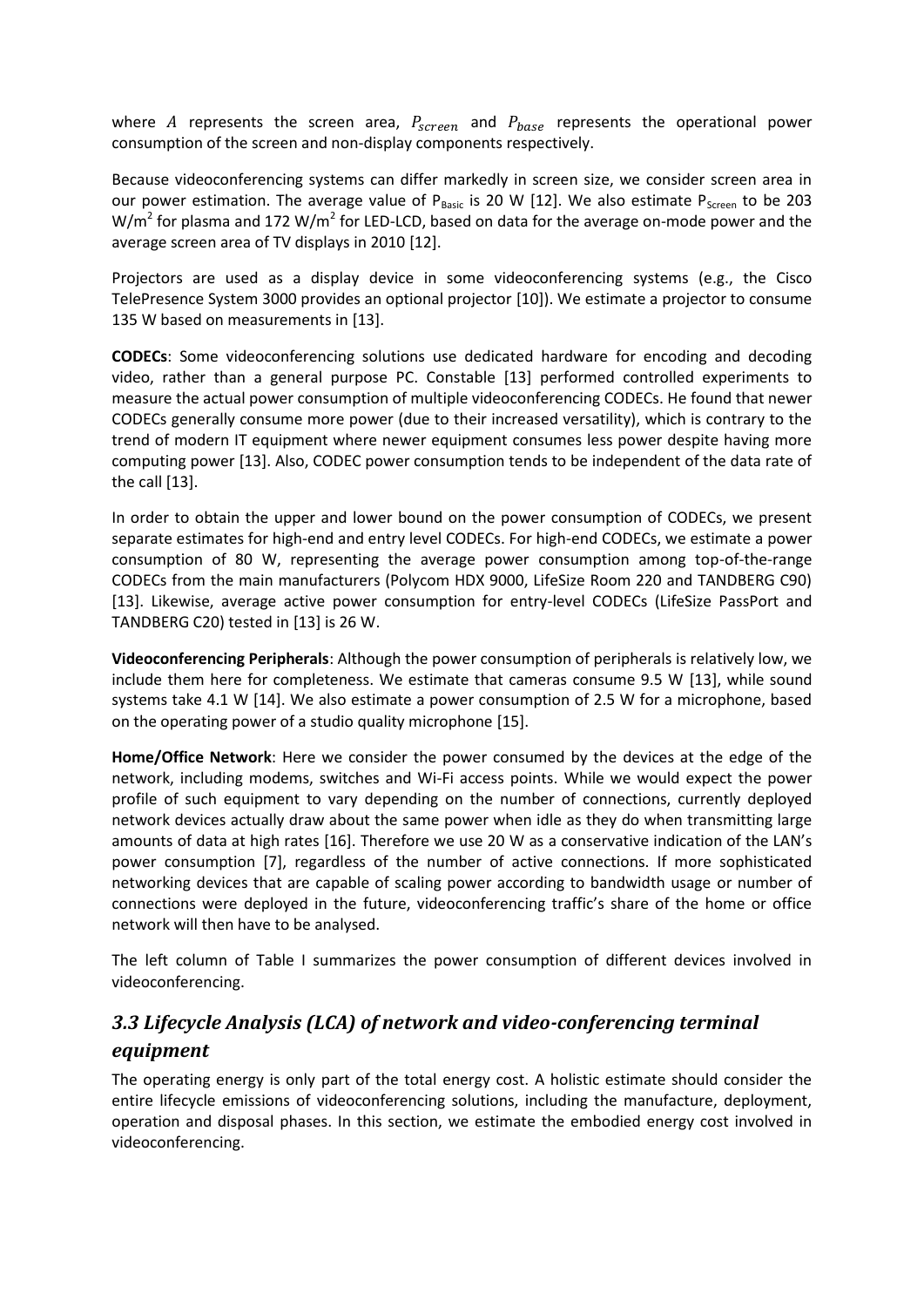|                                | Operation                         | <b>Other Lifecycle Phases</b>       |                                                 | <b>Lifecycle Phases</b> |
|--------------------------------|-----------------------------------|-------------------------------------|-------------------------------------------------|-------------------------|
|                                | <b>Power Consumption</b><br>(W)   | <b>Embodied Energy</b><br>(M)/unit) | <b>Carbon Emission</b><br>(kgCO <sub>2</sub> e) | <b>Included</b>         |
| <b>PC</b>                      |                                   |                                     |                                                 |                         |
| Desktop                        | 150                               | 2100*                               | 350                                             | MDOE                    |
| Laptop                         | 40                                | 1362                                | $227*$                                          | MDOE                    |
| <b>Display</b>                 |                                   |                                     |                                                 |                         |
| Plasma                         | $203$ W/m <sup>2</sup> + 20W      | 5096 MJ/m <sup>2</sup>              | 849 kgCO <sub>2</sub> e / $m^2*$                | MDOE                    |
| LED-LCD                        | $172 \text{ W/m}^2 + 20 \text{W}$ | 3218 MJ/ $m^{2*}$                   | 536 kg $CO2e/m2$                                | MDO                     |
| Projector                      | 135                               | $384*$                              | 64                                              | MDOE                    |
| <b>CODEC</b>                   |                                   |                                     |                                                 |                         |
| High End                       | 80                                | 1120                                | 187                                             | MDOE                    |
| Entry Level                    | 26                                | 364                                 | 61                                              | MDOE                    |
| <b>Video-conf. Peripherals</b> |                                   |                                     |                                                 |                         |
| Camera                         | 9.5                               | 120                                 | $20*$                                           | MDOE                    |
| Sound System                   | 4.1                               | $374*$                              | 62                                              | M                       |
| Microphone                     | 2.5                               | $187*$                              | 31                                              | M                       |
| Home/ Office LAN               | 20                                | 1000                                | $167*$                                          | M                       |

TABLE I. LIFECYCLE AND OPERATING COSTS OF END POINT DEVICES

^ M =Manufacture, D=Distribution & Deployment, O=Operation, E=End-of-life (disposal & recycle)

\* Value derived from source based on a conversion factor of 0.6 kgCO<sub>2</sub>e/kWh.

We consider the full lifecycle energy consumption for the types of devices where data is available. For the other devices, we use the manufacturing energy cost as a rough estimate of the lifecycle cost, since the manufacturing and operation energy constitute a major part of the lifecycle cost while the deployment and disposal phases make relatively small contributions. For example, the majority of the studies on consumer electronics evaluated in [\[17\]](#page-14-9) show that manufacturing and operating energy cost constitute over 95% of the overall product lifecycle cost.

The lifecycle expenditures should be amortized across active hours of the product lifetime. However, the total operation time of devices varies widely for different organizations, depending on the frequency of usage, duration of meetings and also the total lifetime of the videoconferencing system before being replaced. As such, instead of neglecting the time dimension, we present the total embodied energy  $(M)$  and the equivalent environmental cost (kgCO<sub>2</sub>e) over the lifecycle for each type of device, which can later be scaled appropriately to obtain the per hour cost for different videoconferencing setups.

It is also important to note the fundamental distinction between the total and marginal costs of devices: Devices such as PCs and displays are used for purposes other than videoconferencing, so their lifecycle costs would likely be incurred even if videoconferencing was not used. It is only the marginal operating costs of those devices that increase when they are used more in order to support videoconferencing. In our later case study (Section 6), we address this distinction by considering upper and lower bound cases. For the upper bound case, we assume dedicated videoconferencing equipment to provide a high definition telepresence service so videoconferencing includes the full lifecycle costs of devices, and in the lower bound case we consider using a multi-purpose platform such as a laptop device, in which only part of the device's use is attributed to videoconferencing, and scale its lifecycle cost accordingly.

Where data on the embodied energy are not provided, we infer the embodied energy from the carbon emissions by assuming a conversion factor of 0.6 kgCO<sub>2</sub>e/kWh. This factor is based upon the International Energy Agency's figure on the  $CO<sub>2</sub>$  emission arising from the world electricity generation of 0.5 kgCO<sub>2</sub>/kWh [\[18\]](#page-14-10), with an additional 0.1 kgCO<sub>2</sub>e/kWh attributed to the fuel supply chain, infrastructure for energy distribution, losses in distribution and waste management [\[7\]](#page-13-6). Table I summarises our estimates of the embodied energy in the devices commonly used in a videoconference. A column on the carbon emissions is included to show the original value from data sources before our conversion factor is applied.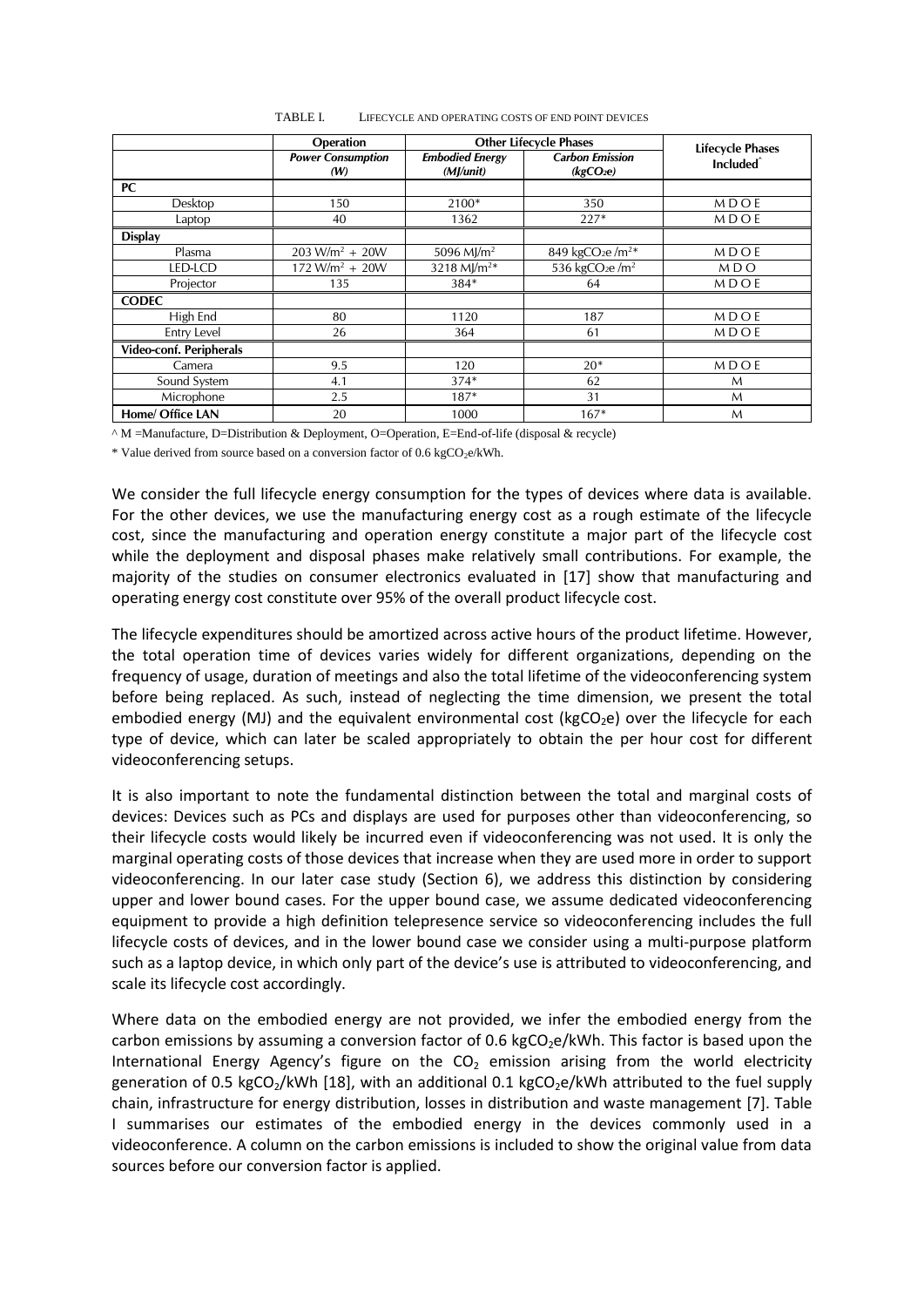**Personal Computers (PC)**: We estimate the embodied energy of a desktop PC to be 2100 MJ, derived from Fujitsu's lifecycle assessment of the ESPRIMO E9900 Desktop PC [\[19\]](#page-14-11), which has a hardware configuration that is common in current office PCs. As for the embodied energy of laptops, a value of 1362 MJ is estimated [\[20\]](#page-14-12). Both of these embodied energy estimates for desktop and laptop PCs include all lifecycle phases from cradle-to-grave excluding the use phase.

**Display Devices**: We derive the embodied energy for the three different display devices included in our scope - plasma [\[21\]](#page-14-13), LED-LCD [\[22\]](#page-14-14) and projector [\[23\]](#page-14-15). These studies base their assessment on a single screen size (42" for plasma in [\[21\]](#page-14-13) and 15.4" for LED-LCD in [\[22\]](#page-14-14)), which does not allow for a fair comparison of the different lifecycle energy for the different display technologies. Therefore, for the purpose of this study, we assume that the embodied energy in plasma and LED-LCD displays scales linearly with respect to the screen area, since a larger display would involve a higher material, transport and waste management energy cost. To this end, we estimate the embodied energy to be 5096 MJ/m<sup>2</sup> for plasma displays, 3218 MJ/m<sup>2</sup> for LED-LCDs and 384 MJ for projectors.

**CODECs**: To the best of our knowledge, data on the lifecycle energy of videoconferencing CODECs are not available. Therefore, we estimate this from the embodied energy for desktop PCs, by scaling it according to the ratio between the operating energy of a desktop and a CODEC. The resulting values are 1120 MJ for high end CODECs and 364 MJ for entry level CODECs.

**Videoconferencing Peripherals**: The lifecycle cost of a camera is estimated to be 120 MJ [\[24\]](#page-14-16) from the lifecycle assessment of a night camera with the same form factor as typical videoconferencing cameras. As for the sound system and microphones, we estimate their embodied energy to be 374 MJ and 184 MJ respectively, which were converted from the carbon emission of these devices measured in [\[5\]](#page-13-4).

**Home/Office Network**: The LAN is estimated to have an embodied energy of 1000 MJ [\[7\]](#page-13-6). Note that this value represents the average aggregated embodied energy of all devices in a LAN instead of the embodied energy of a single LAN device.

**Internet**: The low and high estimates of the Internet's embodied energy intensity are summarized in Table II, which are 1.61 and 3.33 kWh/GB respectively. This is obtained by dividing the Internet's embodied power of 33.2 GW (minimum) and 70.7 GW (maximum) [\[7\]](#page-13-6) by the global Internet traffic in 2010 of 500 PB per day [\[8\]](#page-14-0), which is similar to the method used previously in Section 3.1.

|                  | <b>Operating Energy Intensity</b><br>(kWh/GB) | <b>Embodied Energy Intensity</b><br>(kWh/GB) | Lifecycle Phases<br>Included <sup>^</sup> |
|------------------|-----------------------------------------------|----------------------------------------------|-------------------------------------------|
| Minimum Estimate |                                               | 1.61                                         | MО                                        |
| Maximum Estimate | 5.61                                          |                                              | M O                                       |
|                  |                                               |                                              |                                           |

 $^{\wedge}$  M = Manufacture, O = Operation

## **4 In-person meeting costs**

### *4.1 Transportation costs*

The transportation used to get participants physically together significantly contributes to the carbon footprint of in-person meetings. To this end, we evaluate the energy consumption and carbon emission of the transportation here to enable a comparison of the difference in environmental impact between a virtual meeting via videoconferencing and a physical meeting. We evaluate three common modes of transportation, which are plane, train and private car. Since the distance travelled affects the energy consumption (and the carbon emission) of transportation, the measurement unit for transportation is the energy involved in ferrying 1 passenger over the distance of 1 kilometer (kWh/pkm).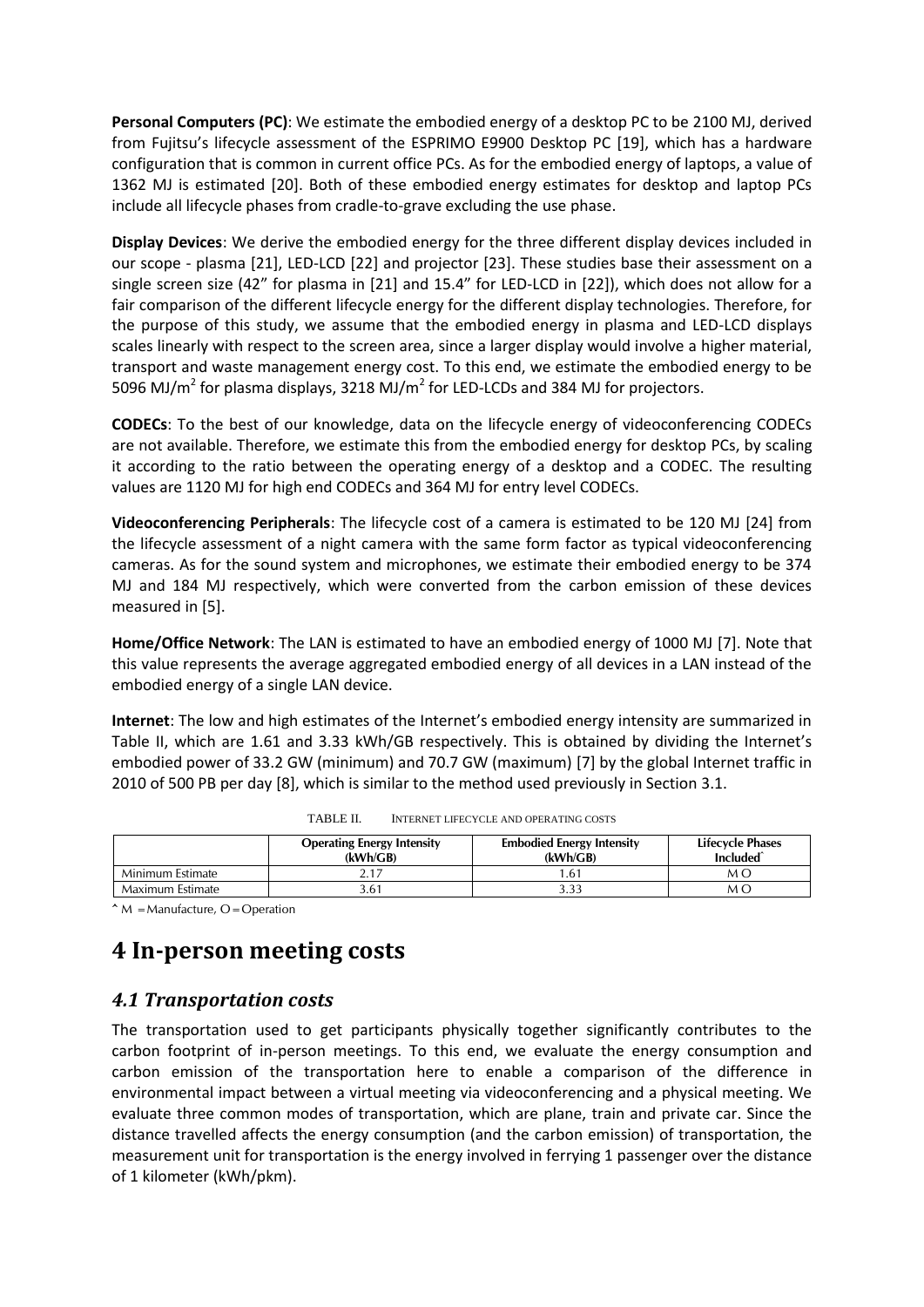The estimated energy costs for transportation are summarized in the left column of Table III. Our estimates are mainly based on research by Lenzen [\[25\]](#page-14-17). That study considered both the direct energy from the fuel and electricity consumption, as well as the indirect emissions from the production of fuel, vehicle lifecycle, generation of electricity, maintenance cost and the construction of related infrastructure (roads, railways, stations, airports etc.).

The UK Department for Environment, Food and Rural Affairs (DEFRA) also provides data on the energy and carbon emission for different modes of transport [\[26\]](#page-14-18). Unlike Lenzen's study which considered the embodied energy in the vehicle and infrastructure, DEFRA only included the direct emissions and the lifecycle impact of fuel that arise from fuel extraction, refinement, storage and transportation. However, we include data from DEFRA here as a check on the lower bounds of the transportation energy to increase the reliability of our data. As DEFRA presented results in terms of the carbon emission rather than the energy consumption, we include the figures on carbon emission from both studies in Table III.

|                       | Lenzen $[25]$                          | <b>DEFRA</b> [26]                                                    |                                                                     |
|-----------------------|----------------------------------------|----------------------------------------------------------------------|---------------------------------------------------------------------|
|                       | Lifecycle <sup>a</sup> Energy (MJ/pkm) | Lifecycle <sup>a</sup> Carbon Emission<br>(kgCO <sub>2</sub> e/plcm) | Lifecycle <sup>b</sup> Carbon Emission<br>(kgCO <sub>2</sub> e/pkm) |
| Plane (International) |                                        | 0.25                                                                 | 0.13                                                                |
| Plane (Domestic)      |                                        | 0.49                                                                 | 0.20                                                                |
| Train                 |                                        | 0.17                                                                 | 0.06                                                                |
| Private Car           | 4.4                                    | 0.34                                                                 | 0.24                                                                |

TABLE III. WHOLE LIFECYCLE (INC. OPERATING) COSTS OF TRANSPORT

a. Includes lifecycle for fuel, vehicle and corresponding transportation infrastructure b. Includes lifecycle for fuel only

## **5 Time cost**

Other than having different carbon and energy costs, videoconferencing and in-person meetings both have different costs in terms of participants' time. Travel time is one of the largest costs of distant in-person meetings, and the travel time reduction enabled by videoconferencing is often touted as one of its major benefits over in-person meetings [\[27\]](#page-14-19).

### *5.1 Time cost for in-person meeting*

For in-person meetings, the time cost represents the opportunity cost lost by participants while travelling. Travel time unit costs vary depending on trip type, travel conditions, and traveler. The trip type can be classified into "on-the-clock" business travel (journeys taken as part of an employee's job, in which the business pays for the excess time cost) and personal or leisure travel. Research has shown that these two trip types have different time values, e.g. business travel is valued at the rate of an employee's hourly income, while personal travel is valued at 50% of that person's hourly income [\[28\]](#page-14-20). Since travelling to and from in-person meetings is generally considered as part of a business trip, we restrict our time cost analysis to only consider "on-the-clock" business travel.

In our analysis, we utilise data from the U.S. Department of Transportation on the "on-the-clock" business travel [\[28\]](#page-14-20), which suggests that the time cost for business travel is equivalent to the traveller's income as the excess time spent for meeting travel are generally borne by business. Besides, an important distinction in terms of the time cost should be made depending on the mode of transport and the required attention, whether a person is driving a vehicle or travelling as a passenger. Time spent driving cannot be used for productive work, but time spent travelling on a train or bus can generally be used to perform some work like working on a mobile device or reading a book. Most travellers value such time spent [\[29\]](#page-15-0), especially for business travel. As such, the time cost for passenger that does not have to maneuver the vehicles (e.g. plane and trains) should be offset against the actual cost per unit time spent for the journey. We take this factor into account in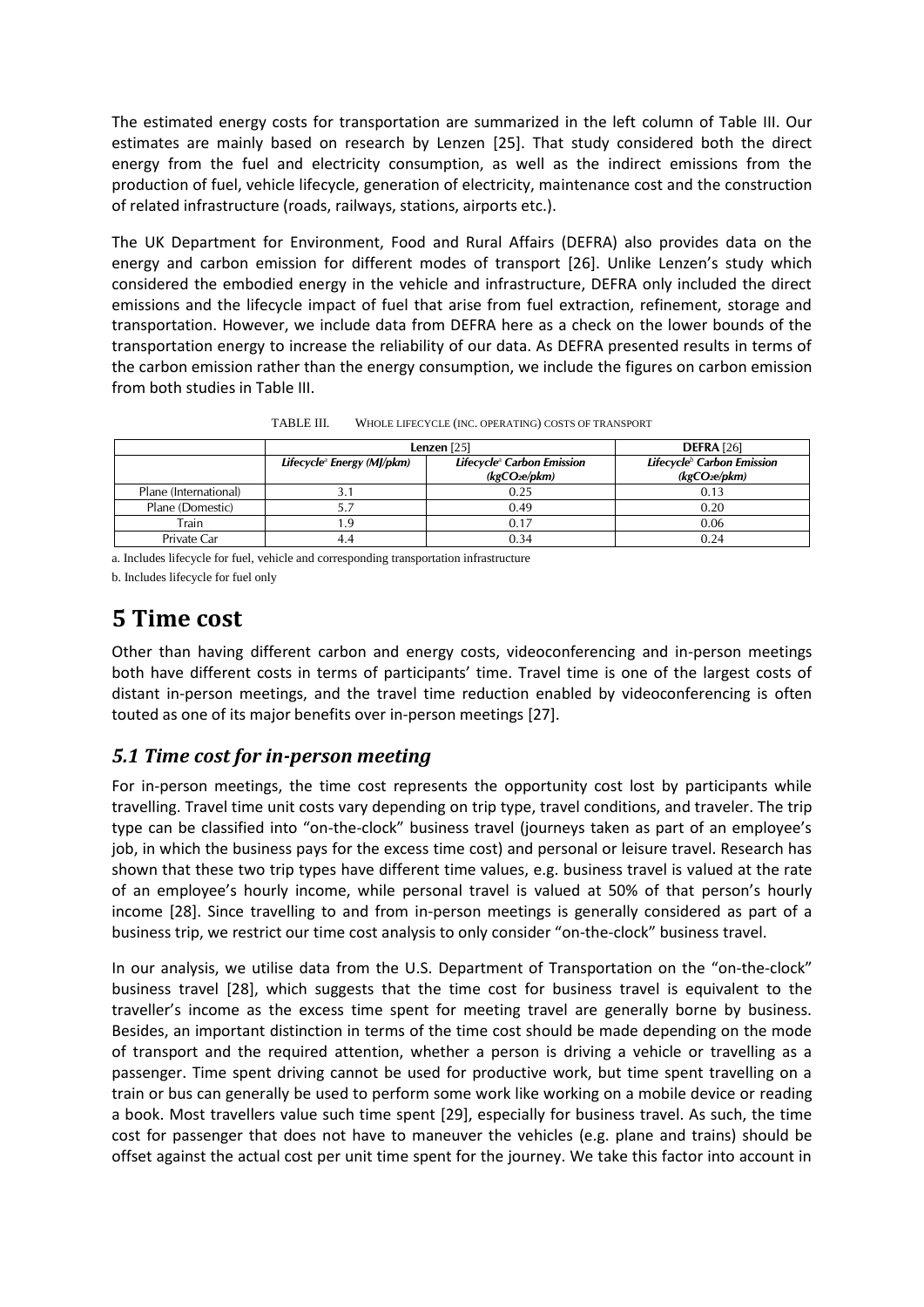our case study (Section 6), scaling the time costs of plane and train travel by 0.75 which is the adjustment value adopted by Transport Canada [\[30\]](#page-15-1) and UK Department of Transportation [\[31\]](#page-15-2).

These values represent the recommended average values, while often there are substantial differences in the time value between individuals, due to the different income, distance travelled, comfort levels and traveller preferences. For example, people with a higher income level are usually willing to pay more for travel time savings, and so travel time for them has a higher unit cost. Currently videoconferencing equipment is usually used by employees with a higher-than-average income like higher executives or professionals, which should have a higher time cost. However we do not account for this in the values we used. This method is also in-line with the US DOT's report, which found that in the situation where there are wide and overlapping income ranges, the use of a single value is more preferable than using different time cost estimates based on different travellers' income [\[28\]](#page-14-20).

### *5.2 Time cost for videoconferencing*

Videoconferencing has no travel time cost. However, it is usually less efficient to perform a task via videoconferencing compared to in-person meetings. Remotely located groups suffer from weaker social ties and feeling of co-presence between participants [\[32\]](#page-15-3). In particular, spatial cues are lost in videoconferencing, which affects the conversation flow and turn taking between participants. This is particularly true in conventional desktop videoconferences, e.g. Skype, in which audio/video fidelity is sacrificed in order to reduce the required bandwidth to a level that can pass through communication links. This lower fidelity can disrupt the interaction between parties at each remote end, which slows down the meeting.

Past research has shown that participants who meet remotely using video communication technology take longer to complete the same task than those who meet in-person. However, the results have a large degree of variance (e.g. time cost of 110% [\[33\]](#page-15-4), 150% [\[34\]](#page-15-5), 160% [\[35\]](#page-15-6) and 215% [\[32\]](#page-15-3)) which are expected because of the large degree of freedom in the possible experiment setups and research methodologies. These factors include the different task types, videoconferencing equipment, video quality (bitrate, resolution, loss rate), number of remote endpoints, participants etc. In this study we consider a lower bound time overhead (versus in-person meetings) of 100% and an upper bound time overhead of 250% for videoconferencing. The lower bound value represents the higher task efficacy achieved by high end telepresence-based meetings with high quality reproduction of video and spatial cues, while the lower end value represents the lower task efficacy brought by conventional desktop videoconferencing.

## **6 Total cost comparison**

We begin this section (Section 6.1) by comparing videoconferences and physical meetings in terms of energy consumption and carbon footprint (including both the operation and embodied cost). As highlighted previously, current videoconferencing solutions have widely varying configuration using different types and number of devices. Besides, the meeting duration, meeting frequency and replacement time-span of the devices are different for different users. Therefore, we consider two different configurations - a high-end telepresence setup and a laptop-based videoconference - to obtain an upper and lower bound estimate of the energy and carbon expenditures. For the conversion of energy into the equivalent carbon emissions, we applied a conversion factor of 0.6 kgCO<sub>2</sub>e/kWh as described in Section 3.3. In the later part of this section (Section 6.2), we factor in the time cost and repeat the comparison of the overall cost for both meeting modes.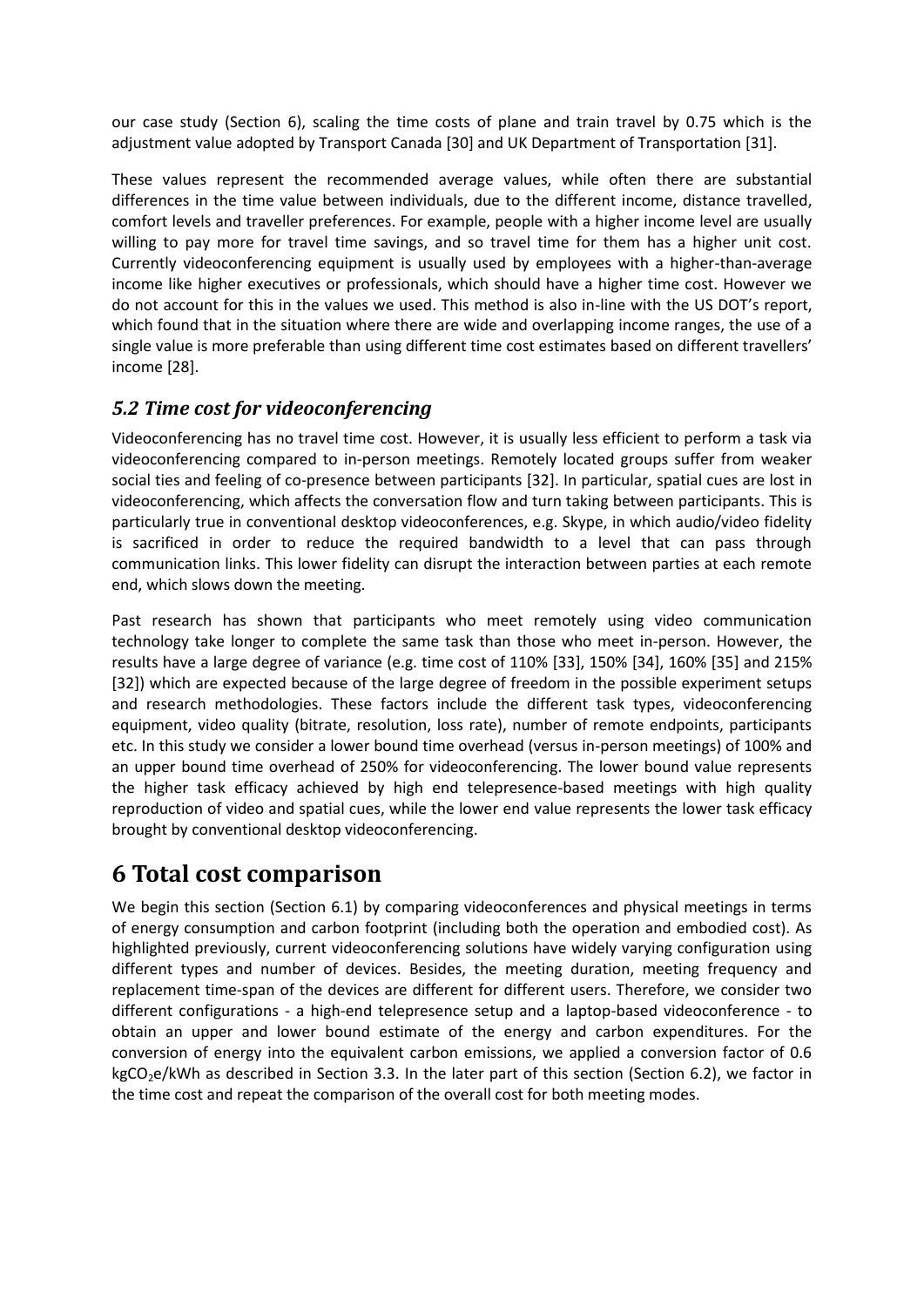#### *6.1 Energy and carbon cost comparison*

The total power (energy per unit time) cost for a videoconference solution is the sum of its operational and embodied energy. We define the overall operating power as an aggregate of the active power contribution for all components,

$$
P_{op} = \sum_{i=device} n_i k_i P_i + I_{NW(op)} R
$$
 (2)

where  $n_i$  represents the number of devices of type i deployed;  $P_i$  represents the power consumption of device type i;  $I_{NW(op)}$  is the operational network energy intensity; R is the average data rate or bandwidth of the videoconference and  $k_i$  represents the *use factor*- the percentage of the device's use dedicated to videoconferencing for the duration of the videoconference (e.g.  $k_i < 1$ ) if the user multitasks while videoconferencing). In this paper we assume that the user is dedicated to the videoconference and does not multitask  $(k_i=1)$  for most cases unless otherwise specified. Similarly, the embodied power is the aggregate of the power contribution for all other lifecycle phases of the devices,

$$
P_{em} = \sum_{i=device} n_i k_i \frac{E_i}{U_i} + I_{NW(em)} R
$$
\n(3)

where  $n_i$ ,  $k_i$  and R are as defined previously for equation (2).  $E_i$  represents the embodied energy for device type *i*;  $U_i$  represents the total number of operational hours of the device over its lifetime and  $I_{NW(em)}$  is the embodied network energy intensity. We next apply the equations on two different teleconference configurations to estimate the lower and upper bound power consumption for videoconferencing.

**Upper Bound**: The high-end telepresence system evaluated is assumed to consist of 3 65-inch plasma screen, 3 HD cameras, 3 microphones, a sound system and a CODEC at each endpoint, using the Cisco TelePresence System 3000 as a model [\[10\]](#page-14-2). The system is assumed to be used 5 hours per business day (representing the average utilization of Cisco TelePresence solutions worldwide [\[36\]](#page-15-7)), with 260 business days per annum, and an active lifespan of 4 years.

We first calculate the operating energy involved per hour of active use. Based on the upper bound value of the network energy intensity of 3.61 kWh/GB and the average telepresence bandwidth of 7 Mbps [\[10\]](#page-14-2), the network opex is estimated to be 11.4 kW. As for the end-point equipment, we sum the contribution of each device involved accordingly to estimate the equipment's power (energy consumed per hour) to be 909 W. Summing these values yields a total operating power per endpoint of 12.3 kW.

Similarly, the embodied energy involved can be calculated by summing the lifecycle energy contribution of each individual device. All devices involved except the LAN devices are assumed to be dedicated to videoconferencing, so the embodied energy cost should be uniformly amortized over the active hours of the product lifespan. We assume that LAN devices operate for 10 hours per business day, with 5 hours dedicated to videoconferencing. We obtain a per-hour embodied energy of 11.6 kW for each endpoint including 10.5 kW attributed to the lifecycle cost (excluding opex) of the Internet.

Thus, the total per-hour energy consumption, including the direct energy consumed by the generation of electricity and the embodied energy from the lifecycle of devices involved in the videoconference for each endpoint is 23.9 kW. Note that the total energy involved in a video conference is highly dependent on the bandwidth of the video call. If the call bandwidth is high, the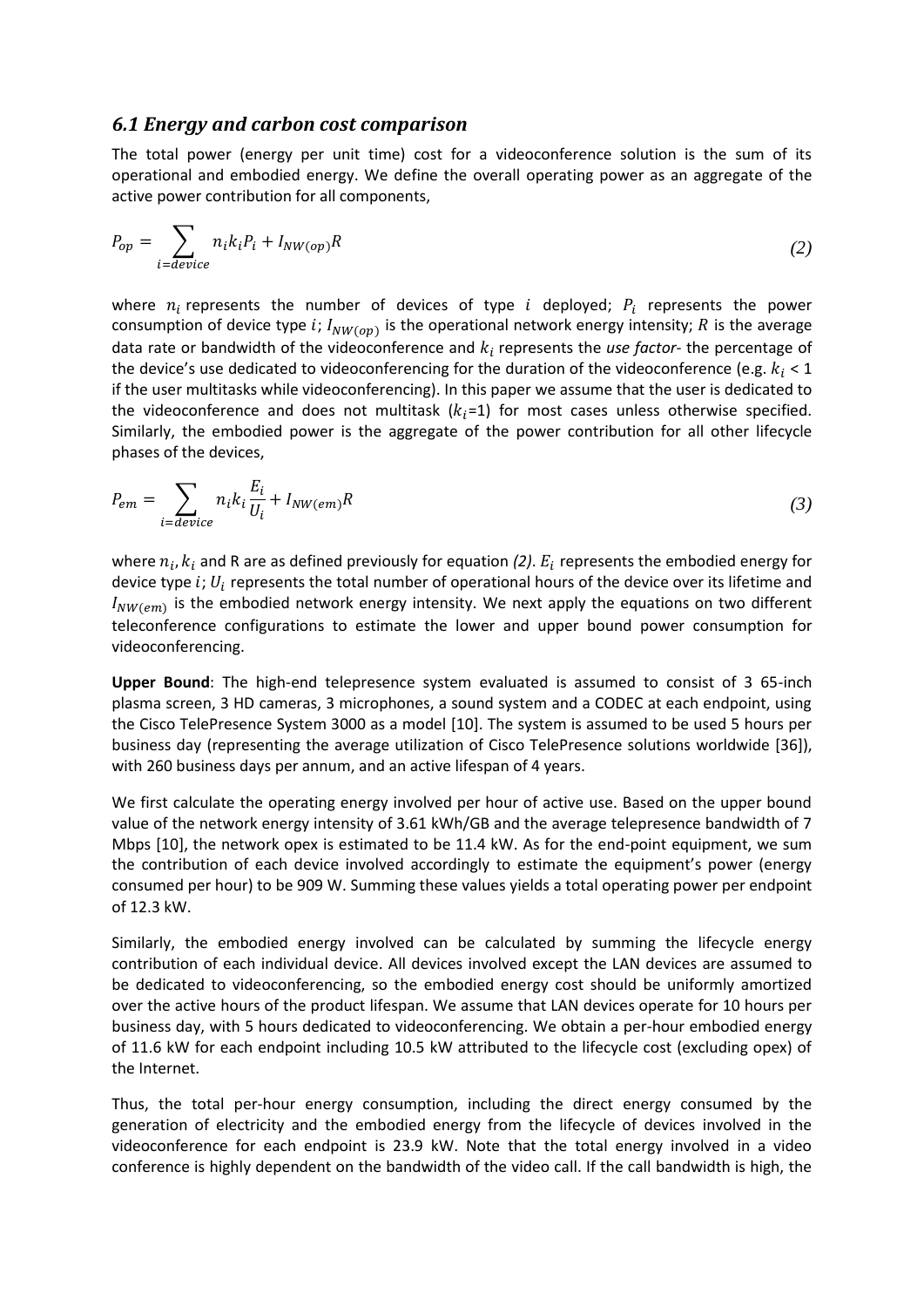contribution from end user equipment is less significant (8.4% of the total power in our upper bound estimation). On the other hand, when the average bandwidth of a videoconference is low, the energy contribution of end-user systems becomes significant (as we shall see shortly: 36% of the total power in our lower bound estimation). In either case, the network's direct and embodied energy dominates the overall energy cost (64% to 91%), as compared to the energy consumed by the home or office end terminals.

**Lower Bound**: To obtain a lower bound on the total energy involved in a videoconference, we consider a laptop-based videoconference which has minimal device overhead. The laptop is assumed to have internal microphone, speakers, camera and display, which are used in the video call. However, a laptop is generally used for other purposes over its lifespan rather than being dedicated for videoconferencing only. Therefore, we assume that both the LAN and laptop are used for other activities for 5 hours per day.

We calculate the network energy opex by considering the minimum bandwidth required for a video call of 128 kbps [\[37\]](#page-15-8) and the lower bound Internet energy intensity estimate of 2.17 kWh/GB. This gives us 125 W for the network energy opex. In terms of the per-hour operating energy consumed by end-user devices, only the laptop and home/office network are considered here, giving a sum of 60 W. Likewise, the total embodied energy of the laptop and home/office network is 2362 MJ, or 63 W when the cost is amortized over the active lifetime when the laptop is used for videoconferencing. The minimum estimate of the embodied energy intensity of the Internet is 93 W. The sum of the operational and embodied energy cost yields an estimate of the total per-hour lifecycle energy of 341 W consumed by each endpoint.

**Case Study**: We consider the case of a 5 hour meeting with 2 local participants (who need not travel), 1 domestic participant (who travels 1000 km) and 1 international participant (who flies 5000 km). We consider three different cases where the domestic participant travels by plane, train and private car. Utilizing the transportation lifecycle energy data in Section 4.1, if the meeting is held inperson, the travel cost would be 21.2 GJ (domestic-plane), 17.4 GJ (domestic-train) and 19.9 GJ (domestic-car) for the different modes of transport taken by the domestic participant. On the other hand, if the meeting was held via a videoconference, the same meeting will cost 0.025 GJ (lower bound) or 1.3 GJ (upper bound) taking into account the lifecycle energy for all end user and network devices. Note that the number of endpoints is assumed to be 4 for the lower bound calculations (individual terminal for each participant), while it is assumed to be 3 for the upper bound case (as the two local participants should use the same telepresence studio).

In terms of the carbon emissions, the lifecycle carbon footprints for the in-person meetings are 3533 kgCO<sub>2</sub>e (plane), 2900 kgCO<sub>2</sub>e (train) and 3317 kgCO<sub>2</sub>e (car), while the carbon emissions of the same meeting via videoconferencing is between 4 kgCO<sub>2</sub>e (lower bound) and 215 kgCO<sub>2</sub>e (upper bound). Hence, considering the full lifecycle energy and environmental cost of both meeting modes, videoconferencing only takes an upper bound value of 7% of the cost for a physical meeting, as shown in Figure 1.

#### *Fig. 1. Comparison of the energy cost for videoconferencing versus the different modes of transportation for in-person meetings*

As a sensitivity analysis, we first evaluate the effect of the meeting time on the resulting energy savings (Fig 2). Regardless of the total meeting time, the lifecycle energy (and thus the corresponding carbon footprint) for a physical meeting would stay constant as no additional travel is involved. However, the lifecycle energy from a videoconference scales linearly with the duration of use. For example, if the meeting time increases to 10 hours, the total energy involved in videoconferencing increases to 0.05 GJ (lower bound) and 2.6 GJ (upper bound), which are twice the values for a 5-hour meeting. In other words, if the meeting duration is the only variable, the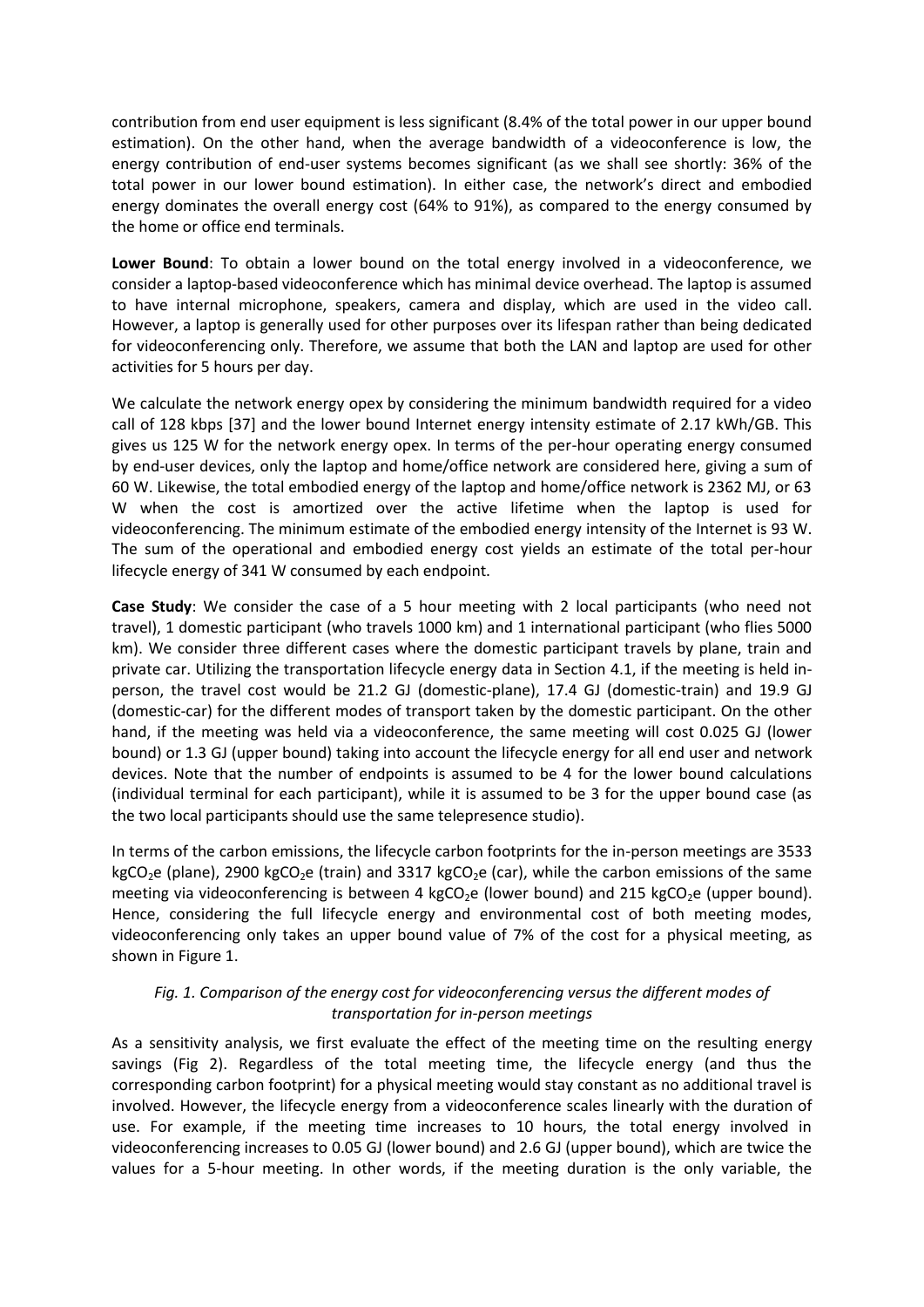breakeven point in which both meeting solutions incur the same energy cost is when the total meeting duration is 75 hours (roughly 10 working days). Thankfully most meetings are not this long!

#### *Fig. 2. Energy curve for all meeting modes as the meeting duration is varied*

If the distances change, the carbon emissions from travel will vary accordingly. However, this should have little impact on the energy cost of a videoconference. This is because a large proportion of the Internet's opex lies in the access networks rather than the core network (access networks consume about 10 times the energy of core networks per bit of data transferred [\[38\]](#page-15-9)). If the distance between the endpoints increases, this should only increase the number of core router hops without affecting the access router hops. Since the energy consumption of the core network is relatively small, in this study we assume that the videoconferencing cost stays constant with varying meeting distances. If the travel distances from our case study are halved, such that the domestic participant travels 500 km and the international participant travels 2500 km, the overall energy contribution from the inperson meeting will fall by half to give 10.6 GJ (plane), 8.7 GJ (train) and 10 GJ (car). The travel distances will need to be shortened 15-fold (e.g. to a miniscule 67 km for the domestic participant and 333 km for the international participant) to reduce the lifecycle energy cost of the in-person meeting such that it matches the cost of videoconferencing. However, these results show that there are certain conditions in which having an in-person meeting is still better than videoconferencing environmentally, especially for high-end telepresences that have a higher energy profile. The effect of varying travel distance on the overall energy consumption is shown in Figure 3.

*Fig. 3. Energy curve for all meeting modes as the aggregated travel distance is varied*

#### *6.2 Overall cost comparison including time cost*

In this section we derive the overall cost of meeting via videoconference versus in-person, which now includes the time cost in addition to the energy/carbon cost for the case presented in Section 6.1. This comparison is non-trivial due to the different units involved in the energy dimension versus the time dimension, with both of them being orthogonal to each other. Our solution is to perform the comparison in terms of monetary cost, by putting a price on energy of 10 cents/kWh [\[39\]](#page-15-10) based on US Energy Information Administration data. Time costs are also expressed in monetary terms based on the average National US wage in 2013 of \$43/hour. The per-participant dollar cost for videoconferencing can then be expressed as the sum of the time and energy cost,

$$
cost_{vc} = k_{time}cT_{meet} + k_{energy}cT(P_{op} + P_{em})
$$
\n(4)

where  $k_{time}$  and  $k_{energy}$  represents the time and energy to dollar conversion factor respectively (10 cents/kWh and \$43/hour);  $c$  is the time overhead factor, which accounts for the different task efficacy between both meeting solutions (discussed previously in Section 5);  $T_{meet}$  represents the meeting time;  $P_{op}$  and  $P_{em}$  are the operational and embodied power consumption. Likewise the perparticipant cost for in-person meetings can be defined,

$$
cost_{ip} = k_{time}(qT_{travel} + T_{meet}) + k_{energy}E
$$
\n(5)

where  $q$  represents the time cost adjustment for different modes of transportation (e.g. car drivers are unable to work in transit while plane travellers can, which was further discussed in Section 5.1);  $T_{travel}$  and  $T_{meet}$  is the transit and meeting time; while E is the energy cost for transportation as calculated in the previous section.

We first calculate the time cost for both meeting modes, with average travel speeds of 700 km/h for planes, 100 km/h for trains and 80km/h for cars. As discussed earlier, we also scale the time cost for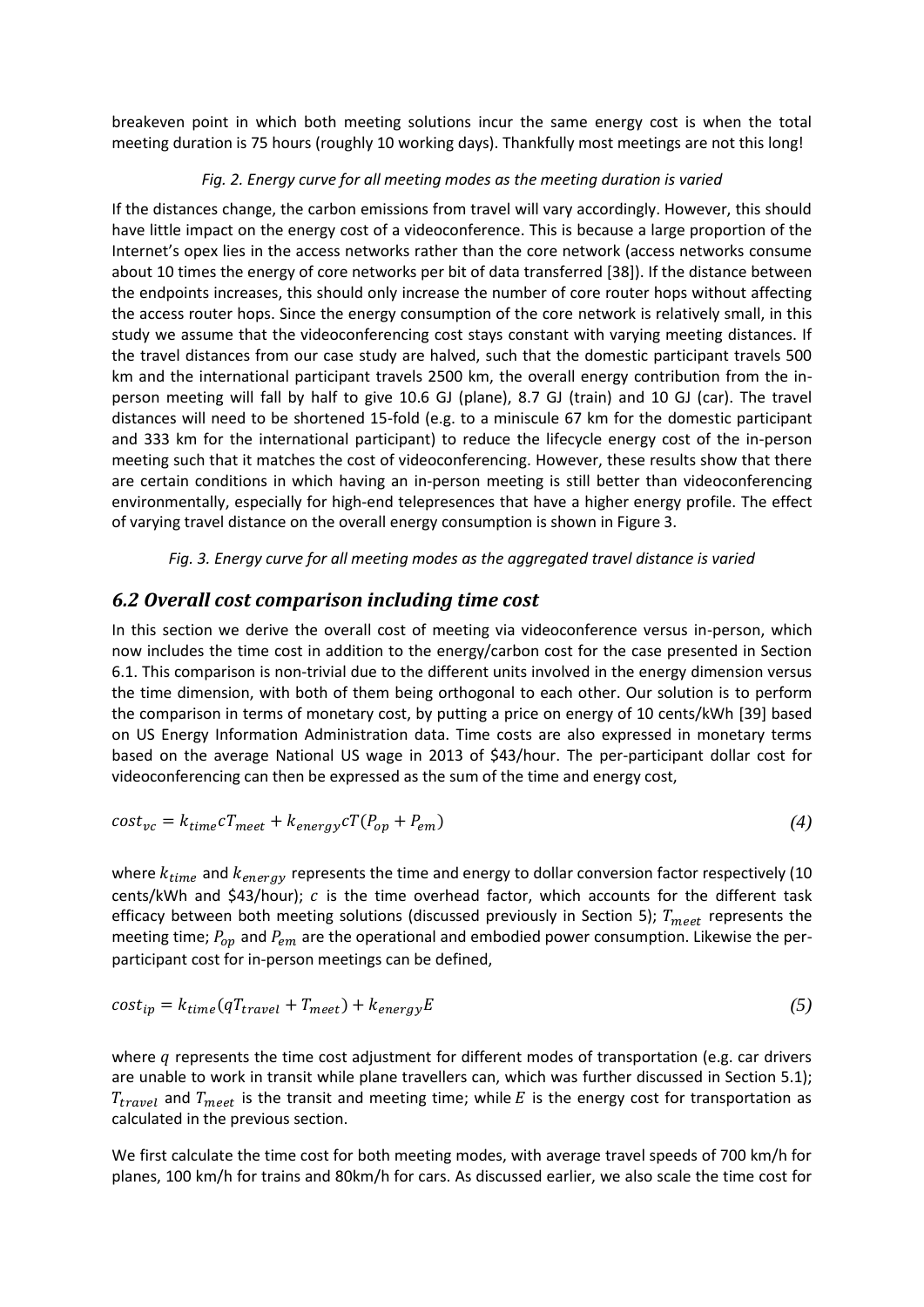trains and planes by 0.75 to embody the fact that passengers can engage in other activities when travelling. For in-person meetings, no travel time cost is incurred by the two local participants. The international passenger who travels 5000 km will incur a time cost of \$230, while the time cost for the domestic passenger who travels 1000 km is \$46 (plane), \$339 (train) and \$538 (car) respectively for the different possible transportation modes. As described previously in Section 5, we assume that the meeting time does not expand when meeting via videoconference for the lower bound case. The upper bound scenario however considers that videoconferences require 2.5 times longer to achieve the same functionality as a corresponding in-person meeting. This means that for videoconferencing, the 5-hour meeting considered will be extended to 12.5 hours, with a time cost of \$1290 associated with the 7.5 hours of time overhead. Note that because we are comparing the differences between meeting in-person and via videoconference, we do not include the base duration of the meeting time (5 hours) in calculations because it is the same for all cases.

We then convert the energy cost obtained in our previous calculation and express them in terms of dollars. This results in an energy dollar cost of \$589 (domestic-plane), \$483 (domestic-train) and \$553 (domestic-car) assuming the meeting is held in-person. Alternatively, the same meeting held via a videoconference will have an energy dollar cost of \$0.69 for the lower bound scenario. The calculation of the upper bound videoconferencing energy cost is not as straightforward due to the extended meeting time, such that the videoconference consumes more energy than calculated previously (3.25 GJ instead of the previous 1.3 GJ). This results in an upper bound energy dollar cost of \$90 for videoconferencing.

Combining both the energy and time cost yields an overall cost of \$865 (domestic-plane), \$1052 (domestic-train) and \$1321 (domestic-car) for in-person meetings, and widely ranging cost of between \$0 and \$1380 for videoconferencing. The results demonstrate that when time costs are taken into account, videoconferencing might become a less attractive meeting mode. In this scenario, videoconferencing has an upper bound cost that is higher than in-person meetings. The main cause of this is the lower task efficacy of videoconferencing, which makes the meeting unnecessarily longer and therefore incurs a higher time cost for participants. Therefore, for the common case where the efficacy of videoconferencing is lower than an in-person meeting, our results show that it is important to evaluate the meeting versus the total participants' travel time required for in-person meeting. Longer travel time does not necessarily translate into a higher overall cost, especially if the meeting duration is long.

We note that expressing all costs in monetary units is simplistic; in particular merely expressing carbon costs in dollar terms make them seem inconsequential compared to time costs. While that may have been necessary in order to reduce the problem to a single dimension, it does not reflect current concerns about the potentially fatal implications of global warming.

## **7 Future trends**

What of the future? As noted, the Internet's bandwidth is rising faster than its power consumption. This implies that the energy intensity of data transfer is decreasing, with one estimate being that the decrease is 1.65-fold/18-months [\[40\]](#page-15-11). If we consider an upper-bound telepresence setup, which is likely to become more common in the future because it offers a higher level of immersion, the Internet constitutes approximately 90% of the overall videoconferencing energy use, so the decline of Internet power consumption should make it even more attractive environmental-wise. Even in the worst case where the embodied energy intensity of the Internet is assumed to remain constant in coming years, the network opex still constitutes 50% of the videoconferencing energy cost, thus we can estimate that the energy cost of videoconferencing will fall by 20% every 18 months.

However, these energy reductions do not necessarily translate into the equivalent energy savings of videoconferencing over in-person meetings. One can similarly argue that transportation will also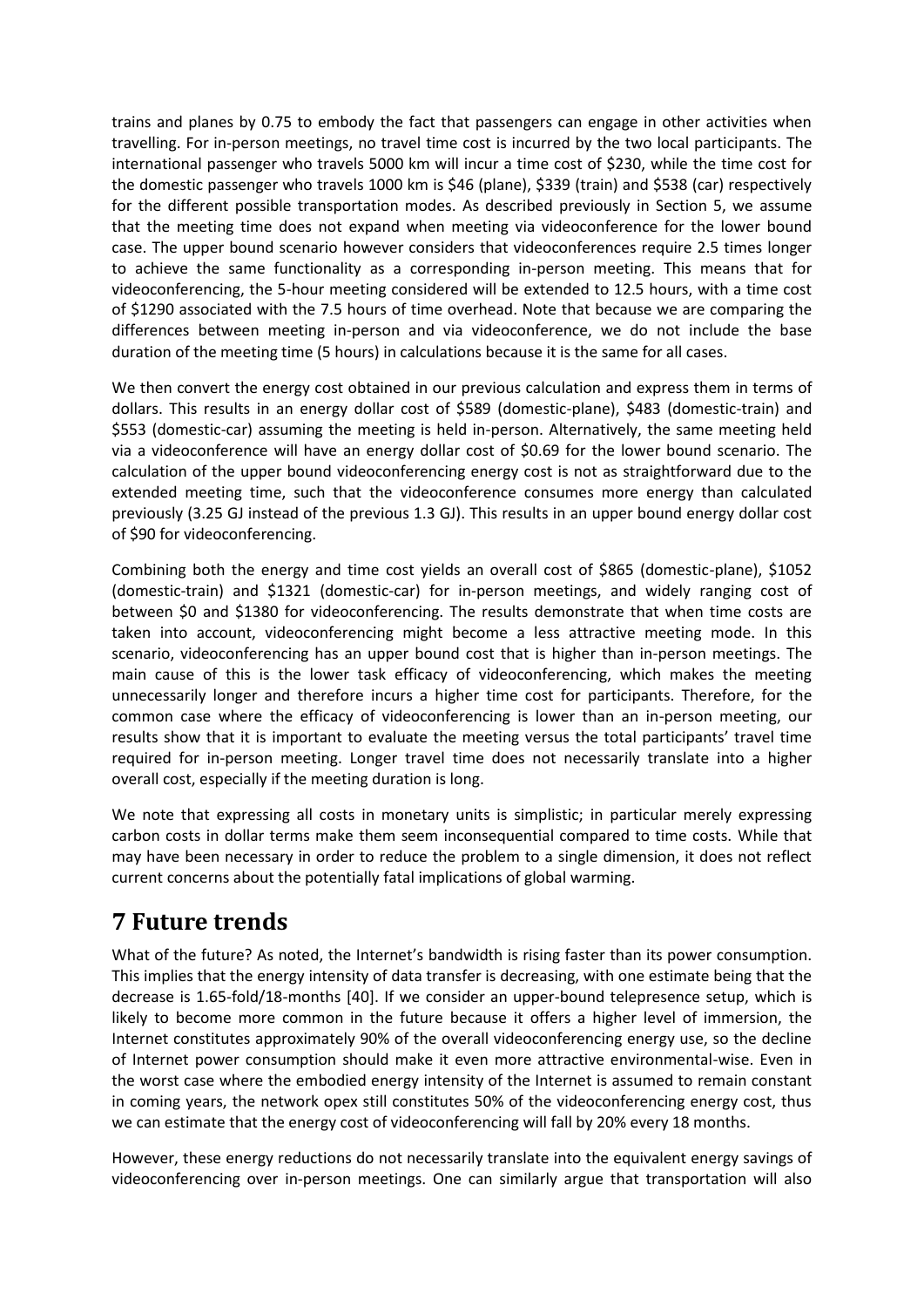become greener, leading to reduced energy and carbon emissions from travelling. Transport has historically improved in efficiency by a compound rate of about 3% p.a. since 2004 [\[41\]](#page-15-12), which is almost an order of magnitude less than the decrease in Internet energy usage. As a best case consideration, we assume that in the future all transportation is electrically powered since this is the most efficient means of transport available in terms of its energy consumed and emissions, e.g. an electric car uses 0.87 MJ/km whereas a petrol fueled car uses 3.57 MJ/km well-to-wheel [\[42\]](#page-15-13). Even in this best case situation which reduces carbon emissions from transportation by 75%, videoconferencing, at current efficiency levels will only contribute up to 27% of the energy/carbon cost of in-person meetings, which is a moderate rise from the present upper bound value of 7%, but still well below the energy/carbon cost for physical meetings.

# **8 Conclusion**

This study has compared the life-cycle energy, carbon and time costs of videoconferences and inperson meetings. We evaluated both the direct and embodied energy contribution for both meeting solutions, which is the impact from the manufacturing, deployment, opex and end-of-life handling for all end-user and network devices for videoconferences, and also for the vehicles and transportation infrastructure involved for in-person meetings. We also evaluated the time cost for both these meeting modes. Our results show that without factoring in the impact of time costs, videoconferencing currently takes at most 7% of the energy/carbon of an in-person meeting, and this economy of videoconferencing in terms of energy/carbon cost is likely to persist into the future. However, when time costs are considered, the cost benefit that videoconferencing has over inperson meeting is reduced because of the time overhead required to achieve the same functionality as a corresponding in-person meeting. Future work could consider the complex relationship between the efficiency of using video for communication (i.e. time overhead in videoconferencing), travel time and meeting duration to enable a more detailed analysis of the cost differences for both meeting modes.

# **Acknowledgement**

The authors of this paper would like to thank CSIRO ICT Centre for their support in this research.

## **References**

- <span id="page-13-0"></span>[1] D. Ong, T. Moors, and V. Sivaraman, "Complete life-cycle assessment of the energy/CO2 costs of videoconferencing vs face-to-face meetings," in *IEEE Online Conference on Green Communications (GreenCom)*, 2012.
- <span id="page-13-1"></span>[2] C. Taylor and J. Koomey, "Estimating energy use and greenhouse gas emissions of internet advertising," 2008.
- <span id="page-13-2"></span>[3] L. Souchon, "ICT and Energy: Techniques for estimating the ICT energy impact in France," Université Evry Val d'Essonne, 2008. Available:
- [http://www.biblioite.ethz.ch/downloads/Souchon\\_these\\_version-publique.pdf](http://www.biblioite.ethz.ch/downloads/Souchon_these_version-publique.pdf)
- <span id="page-13-3"></span>[4] J. Baliga, K. Hinton, R. Ayre, and R. S. Tucker, "Carbon footprint of the Internet," *Telecommunications Journal of Australia,* vol. 59, 2009.
- <span id="page-13-4"></span>[5] F. Guldbrandsson and J. Malmodin, "Life Cycle Assessment of Virtual Meeting Solutions," in *9th International Conference on EcoBalance*, Tokyo, Japan, 2010.
- <span id="page-13-5"></span>[6] D. Quack and M. Oley, "Environmental Advantages of Video Conferencing Systems - Results from a Simplified LCA," in *EnviroInfo 2002*, Wien, 2002.
- <span id="page-13-6"></span>[7] B. Raghavan and J. Ma, "The Energy and Emergy of the Internet," in *Proceedings of the 10th ACM Workshop on Hot Topics in Networks (HotNets-X)*, Cambridge, Massachusetts, 2011.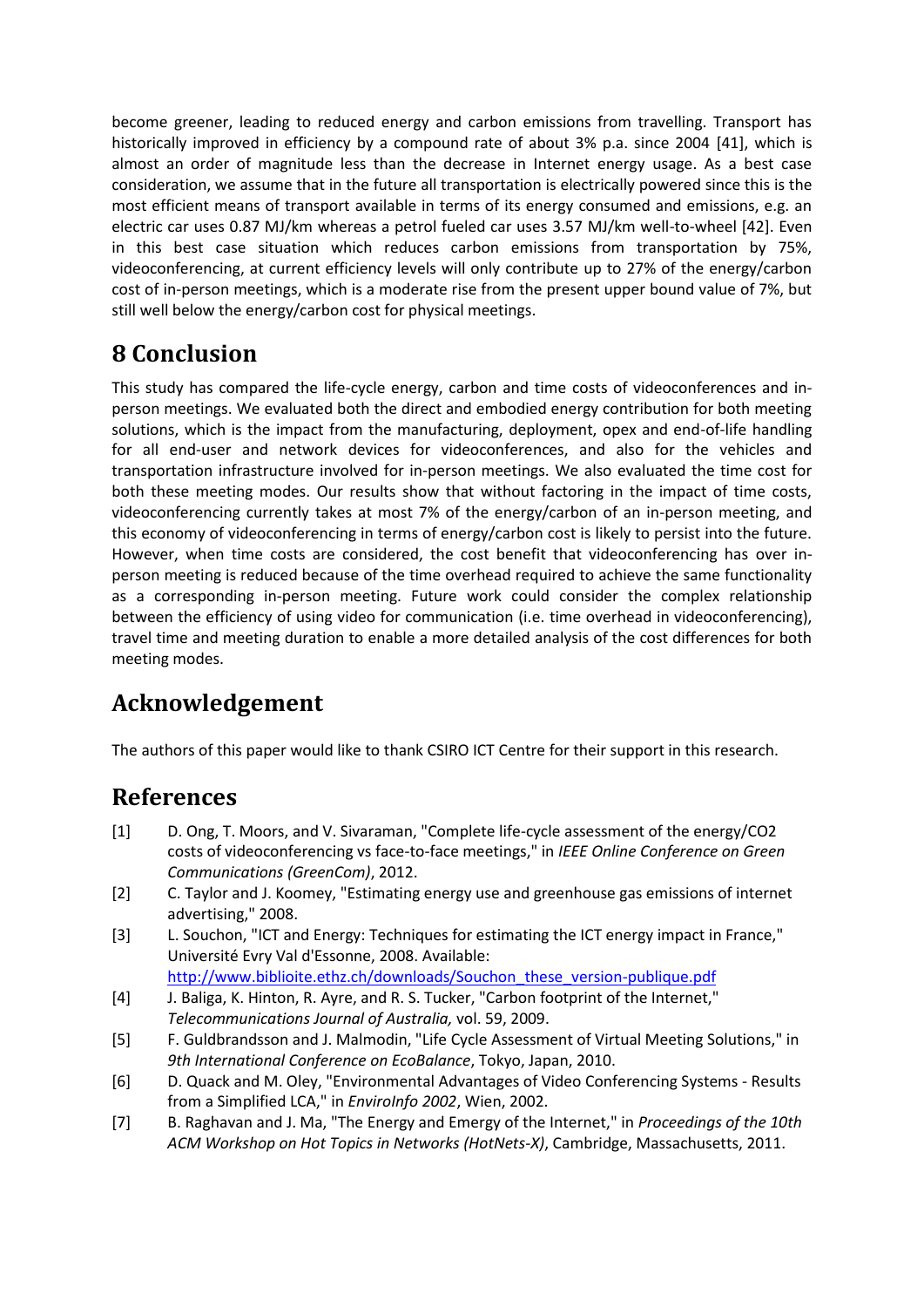- <span id="page-14-0"></span>[8] Cisco Systems. Cisco Visual Networking Index: Usage [White paper]. Available: [http://www.cisco.com/en/US/solutions/collateral/ns341/ns525/ns537/ns705/Cisco\\_VNI\\_Us](http://www.cisco.com/en/US/solutions/collateral/ns341/ns525/ns537/ns705/Cisco_VNI_Usage_WP.pdf) [age\\_WP.pdf](http://www.cisco.com/en/US/solutions/collateral/ns341/ns525/ns537/ns705/Cisco_VNI_Usage_WP.pdf)
- <span id="page-14-1"></span>[9] *Minnesota Internet Traffic Studies (MINTS)*. Available: <http://www.dtc.umn.edu/mints/home.php>
- <span id="page-14-2"></span>[10] *Cisco TelePresence System 3000*. Available: [http://www.cisco.com/en/US/prod/collateral/ps7060/ps8329/ps8330/ps8333/ps7087/prod](http://www.cisco.com/en/US/prod/collateral/ps7060/ps8329/ps8330/ps8333/ps7087/product_data_sheet0900aecd80543f46.pdf) uct data sheet0900aecd80543f46.pdf
- <span id="page-14-3"></span>[11] L. Stobbe, "EuP Preparatory Studies "Televisions" (Lot 5) - Final Report on Task 8 "Scenario, Policy, Impact and Sensitivity Analysis"," Fraunhofer Institute for Reliability and Microintegration, IZM, Berlin2007.
- <span id="page-14-4"></span>[12] W. Y. Park, A. Phadke, N. Shah, and V. Letschert, "TV energy consumption trends and energyefficiency improvement options," Ernest Orlando Lawrence Berkeley National Laboratory LBNL-5024E, 2011.
- <span id="page-14-5"></span>[13] G. Constable, "Power consumption of videoconferencing equipment," Welsh Video Network, Aberystwyth University2011.
- <span id="page-14-6"></span>[14] A. Meier, B. Nordman, J. Busch, C. Payne, R. Brown, G. Homan*, et al.*, "Low-power mode energy consumption in california homes," Lawrence Berkeley National Laboratory CEC-500- 2008-035, 2008.
- <span id="page-14-7"></span>[15] *Blue Mic Yeti Pro Technical Specifications*. Available: <http://www.bluemic.com/yetipro/#/specs/>
- <span id="page-14-8"></span>[16] G. Hardy, J. Swofford, P. Walters, D. Driscoll, and K. Dayem, "Small Network Equipment Energy Consumption in U.S. Homes - Using Less Energy to Connect Electronic Devices " Natural Resources Defense Council2013.
- <span id="page-14-9"></span>[17] A. Andrae and O. Andersen, "Life cycle assessments of consumer electronics — are they consistent?," *The International Journal of Life Cycle Assessment,* vol. 15, pp. 827-836, 2010.
- <span id="page-14-10"></span>[18] "CO2 emissions from fuel combustion - Highlights," International Energy Agency (IEA)2011.
- <span id="page-14-11"></span>[19] [White Paper] Life cycle assessment and product carbon footprint - Fujitsu ESPRIMO E9900 Desktop PC. Available: [http://sp.ts.fujitsu.com/dmsp/Publications/public/wp-LCA-PCF-](http://sp.ts.fujitsu.com/dmsp/Publications/public/wp-LCA-PCF-ESPRIMO-E9900.pdf)[ESPRIMO-E9900.pdf](http://sp.ts.fujitsu.com/dmsp/Publications/public/wp-LCA-PCF-ESPRIMO-E9900.pdf)
- <span id="page-14-12"></span>[20] "Environmental assessment of consumer electronic products," Waste & Resources Action Programme (WRAP) MDD030, 2010.
- <span id="page-14-13"></span>[21] R. Hischier and I. Baudin, "LCA study of a plasma television device," *The International Journal of Life Cycle Assessment,* vol. 15, pp. 428-438, 2010.
- <span id="page-14-14"></span>[22] M. L. Zgola, "A triage approach to streamline environmental footprinting : a case study for liquid crystal displays," Master of Science in Technology and Policy, Engineering Systems Division, Massachusetts Institute of Technology, 2011.
- <span id="page-14-15"></span>[23] M. Yagasaki, E. Mimura, K. Masuzawa, Y. Ushiyama, K. Nakano, K. Nishida*, et al.*, "Epson's System for Creating Environmentally Conscious Products," Seiko Epson Corporation.
- <span id="page-14-16"></span>[24] S. Kuvalekar and M. Hussain, "Life cycle assessment of Autoliv's night vision camera," Master thesis in Environmental Measurement and Assessments, Department of Environmental System Analysis, Chalmers University of Technology, Göteborg, Sweden, 2010.
- <span id="page-14-17"></span>[25] M. Lenzen, "Total requirements of energy and greenhouse gases for Australian transport," *Transportation Research Part D: Transport and Environment,* vol. 4, pp. 265-290, 1999.
- <span id="page-14-18"></span>[26] "2011 Guidelines to Defra / DECC's GHG Conversion Factors for Company Reporting," 2011.
- <span id="page-14-19"></span>[27] (2006, Cisco TelePresence Trends: Future Benefits Outlook. Available: [http://www.cisco.com/en/US/prod/collateral/ps7060/ps8329/ps8330/ps7073/prod\\_white\\_](http://www.cisco.com/en/US/prod/collateral/ps7060/ps8329/ps8330/ps7073/prod_white_paper0900aecd8054f897.pdf) [paper0900aecd8054f897.pdf](http://www.cisco.com/en/US/prod/collateral/ps7060/ps8329/ps8330/ps7073/prod_white_paper0900aecd8054f897.pdf)
- <span id="page-14-20"></span>[28] P. Belenky, "The value of travel time savings: departmental guidance for conducting economic evaluations (rev 2)," U.S. Department of Transportation 2011.